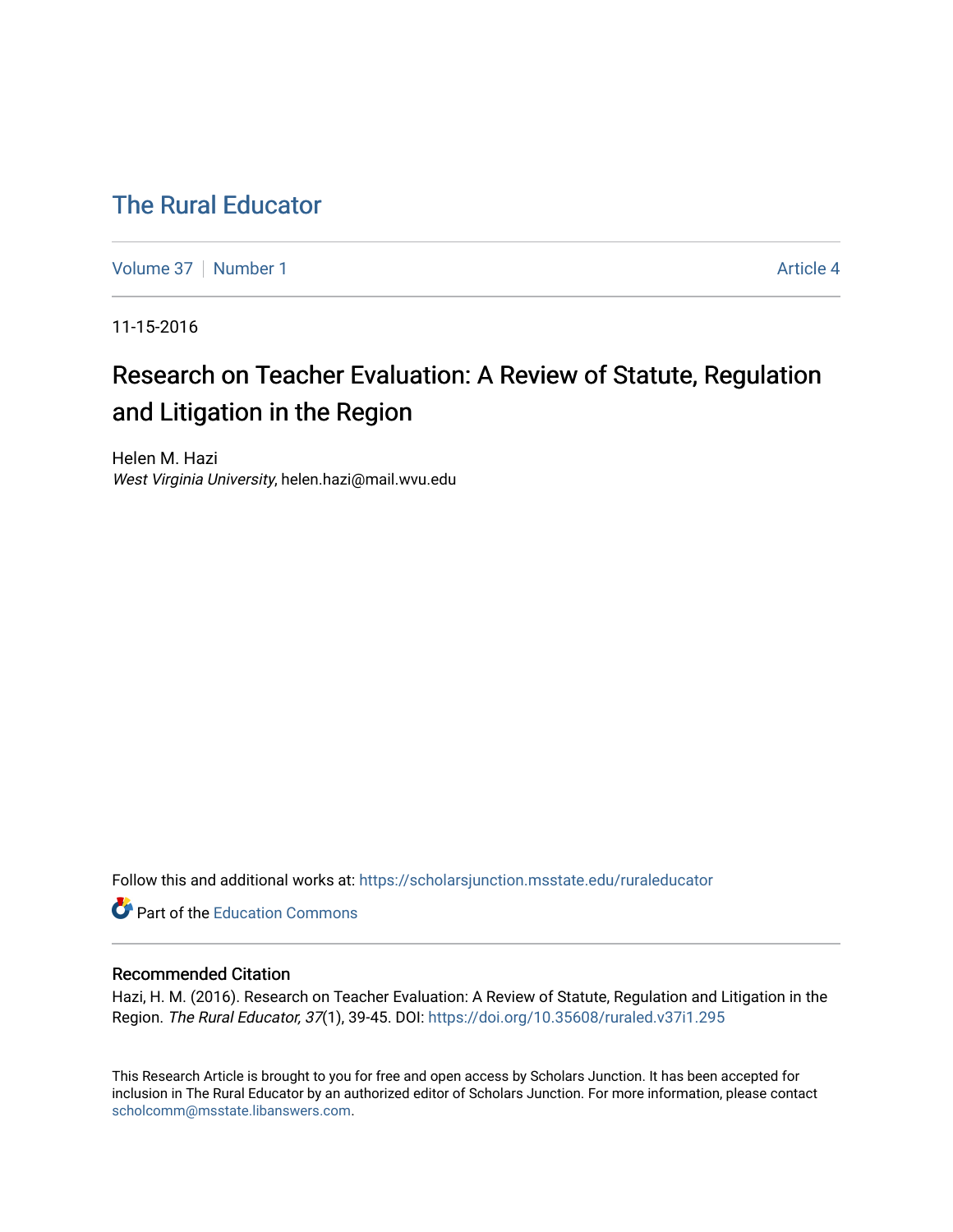# **Research on Teacher Evaluation:**

# **A Review of Statue, Regulation and Litigation in the Region**

## **Helen M. Hazi**

*West Virginia University* 

*Limited research has been done to examine teacher evaluation in rural schools. This article presents an analysis of legislation and regulation of teacher evaluation in selected rural states, highlights their commonalities and differences, reports their litigation, and speculates on potential problems that can result in rural schools. It ends*  with recommendations for states to consider now that the Every Student Succeeds Act (formerly No Child Left *Behind) has passed, and states have the option to reconsider their teacher evaluation plans.* 

### **Keywords: teacher education, rural, law**

#### **Introduction**

Teacher evaluation has become a dominant reform strategy to address teacher quality in the states since 2009. Teacher evaluation as reform can be traced back to *A Nation at Risk* (The National Commission on Excellence in Education, 1983), was echoed by *A Blueprint for Reform* (U.S. Department of Education, 2010), was financially encouraged by *Race to the Top* (U.S. Department of Education, 2012)*,* and was kept alive by flexibility waivers from the requirements of *No Child Left Behind* (U.S. Department of Education, 2002*)*. Now that the *Every Student Succeeds Act (ESSA)* replaces *No Child Left Behind,* states can make their own decisions about the use of student test scores, because of ESSA's silence on teacher evaluation (Klein, 2015).

While little is reported about the implementation of new teacher evaluation systems in rural schools (e.g., Eady & Zepeda, 2007; Egley & Jones, 2004; Lasswell, Pace & Reed, 2008), this research is offered to stimulate future reports. It presents findings of an analysis of the legislation and regulation of teacher evaluation in the central states of Arkansas, Illinois, Missouri, Oklahoma and Texas. It includes highlights of their commonalities and differences, a summary of their litigation, and a discussion of a few problems that can come with these new evaluation systems. The article ends with recommendations for states to consider at this important crossroad that ESSA has provided.

### **Methods**

States were selected based on projected attendance at the annual fall conference of the National Rural Education Association (personal communication, Sandra Watkins, President, May 12, 2015). The website of each state's department of education was searched for information relevant to teacher evaluation from statute, regulation, handbooks, and news releases. Tables were constructed based on a similar regional analysis (Hazi, 2015a) and factors relevant to teacher evaluation.

While there can be variation among the states (and within states among different types of teachers), this analysis reports the highlights of their commonalities and differences. Since this is a review of website documents, this research is limited by the information that states choose to make public.

#### **Results**

Three of the 5 states in this region have collective bargaining as seen in Table 1. Most (4 of 5) states allow local control of teacher evaluation as characterized by a low rating of 1 or 2 for level of state control. Arkansas, Illinois, Missouri and Oklahoma allow local control but specify the minimum contents of district policy, approve or monitor local plans, and/or obtain results. In states such as Texas with a high rating of 4, state control is more extensive and can include: approving it or an alternative, specifying details (e.g., walkthroughs, pre-observation conference, evaluation follows teachers to another district), monitoring what is done, setting guidelines for improvement plans, and annually evaluating implementation to make changes (Hazi & Arredondo Rucinski, 2009).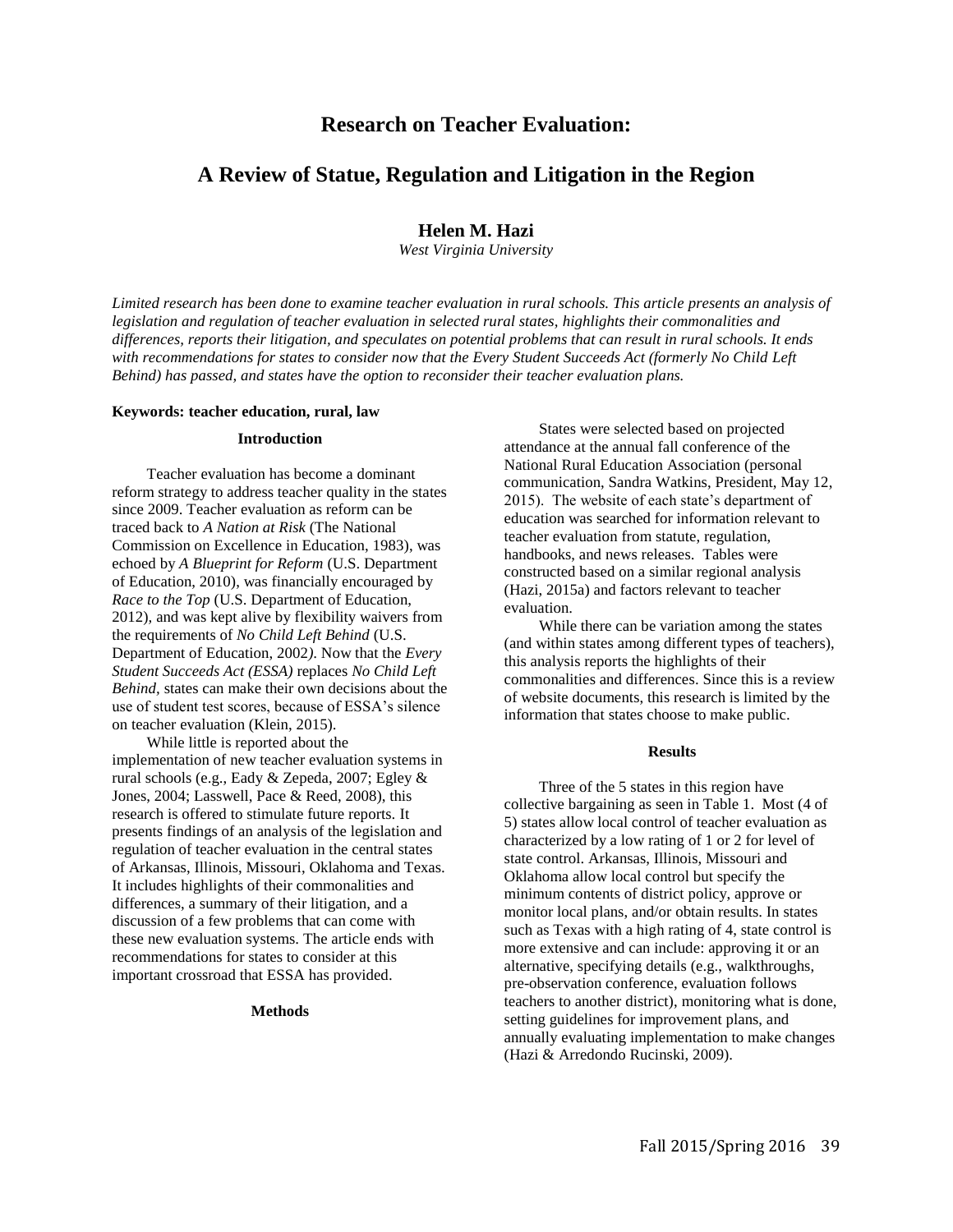Table 1

|                 | Collective | Level of<br>State | Early<br>R2T | Student gains | Large scale<br>instrument | Tenure<br><b>Status</b> |
|-----------------|------------|-------------------|--------------|---------------|---------------------------|-------------------------|
| <b>State</b>    | Bargaining | Control           | Adopter      | Criteria      | of 80s                    | <b>Change</b>           |
| Arkansas        | No         |                   |              |               |                           | 2011                    |
| <b>Illinois</b> | Yes        |                   |              |               |                           | 2011, 13                |
| Missouri        | Yes        |                   |              |               |                           | 2011, 13                |
| Oklahoma        | Yes        |                   |              |               |                           | 2011,13                 |
| Texas           | No         | 4                 |              | X             |                           |                         |

*Factors Related to Change in Teacher Evaluation in the Central States* 

While none of the states in the region got a head start on evaluation as an early adopter of Race to the Top funds, Texas did change its evaluation statute to incorporate student achievement as a criterion for teacher evaluation and did implement a statewide evaluation system in the 1980s.

Four states made changes to limit tenure. A review of the Education Commission of the States (ECS) database on tenure revealed that probationary status ranges from 3 years (e.g., AR) to 5 years (e.g., OK).

When the teacher evaluation law was enacted new teachers were required to have proficient or excellent ratings to receive tenure, while reduction in force became based on performance ratings (except AR that requires objective criteria) (ECS, 2015).

Table 2 shows that the frequency of teacher evaluation varies in the region. Beginning teacher evaluation is done on an annual basis, but for those veteran teachers with satisfactory scores, evaluation can be done every 2, 3 or 5 years with provisions such as annual plans with goals.

Table 2

*Features of Teacher Evaluation in the Central States* 

|              | Pearlies of Teacher Evaluation in the Central States |                                                                                                                              |                                                                                                                         |                                |                                         |                                                                                                                      |
|--------------|------------------------------------------------------|------------------------------------------------------------------------------------------------------------------------------|-------------------------------------------------------------------------------------------------------------------------|--------------------------------|-----------------------------------------|----------------------------------------------------------------------------------------------------------------------|
| <b>State</b> | <b>Frequency</b>                                     | % Student<br><b>Test Scores</b>                                                                                              | Instrument                                                                                                              | Evaluation<br><b>Influence</b> | SLO/SGO                                 | Training                                                                                                             |
| Arkansas     | Annual<br>Or $3 \text{ yrs}^*$                       | 2 consecutive<br>yrs of SOAR<br>Growth in<br>future                                                                          | <b>TESS</b>                                                                                                             | Danielson                      | Goals in PGP                            | Teachscape<br>Focus<br>Proficiency<br><b>Test</b><br><b>ADE Website</b><br><b>IDEAS</b><br>modules                   |
| Illinois     | Once/2yrs<br>tenured<br>Annual<br>untenured          | At least 30%<br>Growth or<br>50% if unable<br>to agree<br>% specified for<br>each of 4<br>ratings with %<br>increasing<br>** | Plan aligned to<br>state standards<br>or State Model<br>Attendance<br>Subject<br>competency<br>Lesson plan<br>submitted | Danielson                      | $2-4$ SLOs<br>aligned to<br>school plan | State/local<br>Prequalificatio<br>n process $\&$<br>passed test<br>Content<br>specified<br>Retraining<br>every 5 yrs |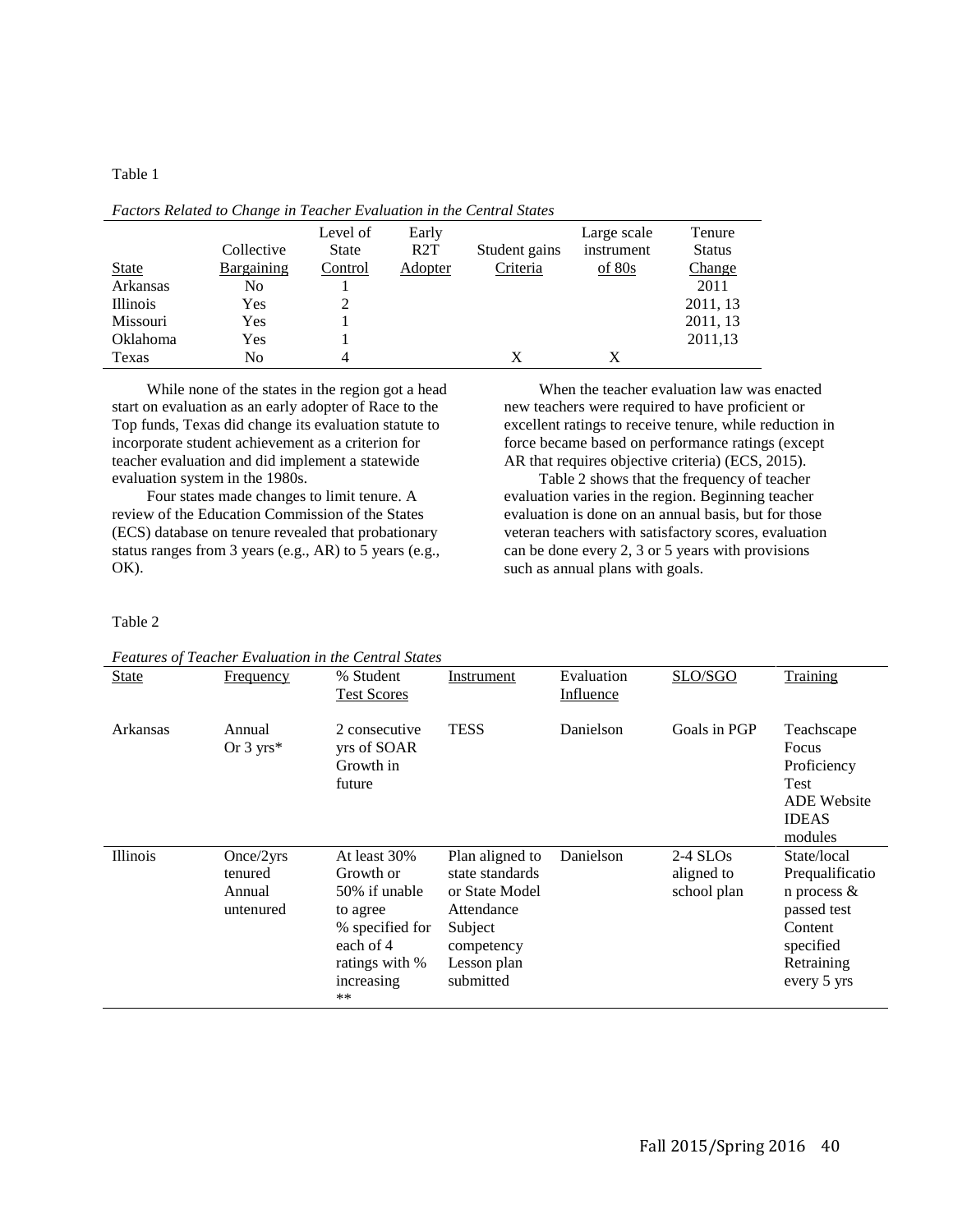| Missouri | Ongoing                                           | Weighting<br>locally<br>determined but<br>based on<br>Evidence used<br>not just test<br>scores                                                         | Teacher<br>Growth Guide<br><b>State</b><br>developed<br>with 9<br>Standards &<br>each with<br>Quality<br>Indicators | Multiple+                                                   | $2$ of $3$<br>indicators<br>focus on<br>student<br>learning | <b>MOST</b><br>ETS video<br>library                                     |
|----------|---------------------------------------------------|--------------------------------------------------------------------------------------------------------------------------------------------------------|---------------------------------------------------------------------------------------------------------------------|-------------------------------------------------------------|-------------------------------------------------------------|-------------------------------------------------------------------------|
| Oklahoma | Annual                                            | <b>VAM</b><br>calculated with<br>no stakes until<br>2015-16 when<br>35%                                                                                | OK Teacher &<br>Leader<br>Effectiveness<br>Evaluation<br>System (TLE)                                               | Checklist with<br>criteria for<br>Approved<br>instruments++ | Postponed for<br>2014-15                                    | Videoconferen<br>ces, webinars,<br>varied<br>instrument<br>training     |
| Texas    | Annual or<br>Once every 5<br>yrs if<br>proficient | 20% Student<br>Growth in<br>2014-15. May<br>change in<br>2016-17 with<br>VAM in tested<br>subjects/SLOs/<br>portfolios/distr<br>icts pre-post<br>tests | <b>State</b><br>developed T-<br>TESS or<br>locally<br>$created++$                                                   | NIET &<br>Danielson                                         | Self-<br>Assessment<br>$(10\%)$ includes<br>goals, SLOs     | <b>NIET</b> trainer<br>of trainer<br>sessions<br>SLO online<br>training |

\*360 video technology may be used for observation

\*\* IL: Adjusts for special education, ELL, low SES

+RMC Corporation justified state built system with writings and studies, including Danielson, Marzano, Hattie and Lemov.

++Approved instruments to include: Danielson, Marzano, TAP, Tulsa TLE.

+++Instructional coaches and dept chairs can be trained & certified to assist in conducting evaluations.

Four states use student growth in calculating teacher scores, although some (AR, OK, TX) had "no stakes" in 2014-15. The growth percentiles range from 20-30% with some states anticipating increases. Only Missouri allows its districts to determine whether to use test scores and, if so, their weighting. In student growth calculations only Illinois adjusts for the variables of special education, English language learner status and low SES.

The second column also shows that all states in the region give the most weight to observation. Most established a state instrument but allow a locally chosen one (3rd column). Charlotte Danielson's Framework seems to have influenced the region the most (4th column). Missouri developed its own instrument with a research–based rationale.

Most states in the region use the Student Learning Objective (SLO). SLOs are being viewed as a way to measure student growth in an array of subjects and grades, especially the non-tested, without the cost of new statewide assessments (EducationCounsel, 2013). Used in at least 30 states, teachers develop measurable SLOs individually, in teams, or school-wide, based on data and/or standards and usually approved by a principal (Lacireno-Paquet, Morgan & Mello, 2014).

All states offer some form of training in the instrument or in writing student learning objectives. Training is available through websites, trainer of trainers, webinars, online modules and in some cases, video conferences. Arkansas uses Danielson's Teachscape, while Missouri uses the ETS Classroom Video Library. Arkansas and Illinois require a test, while Illinois requires retraining every 5 years.

In 2012 teachers of non-tested subjects filed the first suit against their teacher evaluation system in Florida. Since then teachers in 7 other states and the District of Columbia have filed suits. Most are at the complaint stage working their way through the system. Complaints are typically 14<sup>th</sup> Amendment challenges to evaluation provisions that are vague, and to actions that are arbitrary and capricious. Teachers claim their scores give them ratings that deny them bonuses, damage their reputation, or put them in line for dismissal. Most complaints focus on the value-added (or student growth) score that tends to make their overall rating ineffective (Hazi, 2015b).

In this region in *Houston Federation of Teachers v. Houston Independent School District*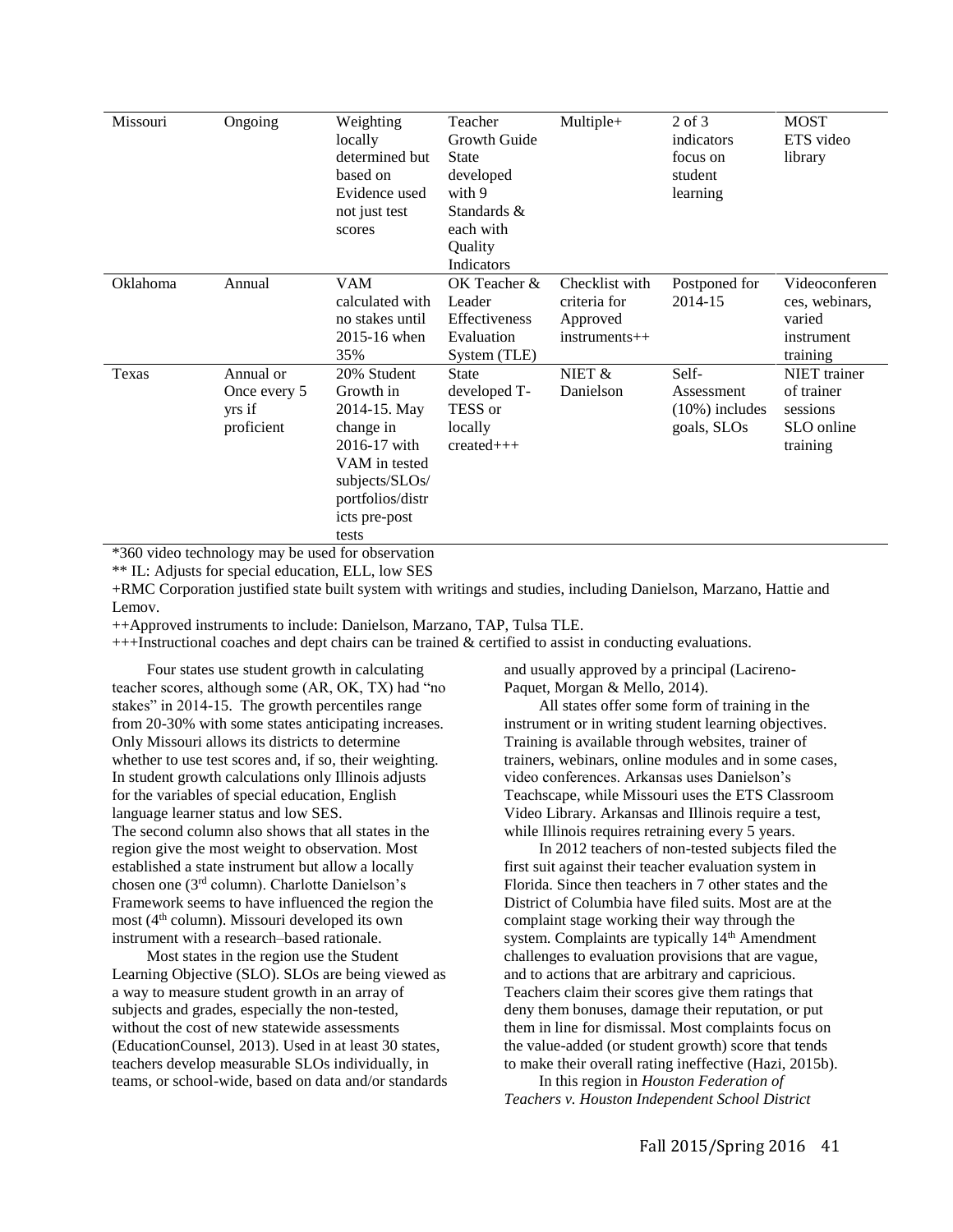(2014) seven teachers who were dismissed filed a complaint in U.S. District Court of the Southern District. Houston officials implemented value-added assessments in 2007 before the Race to the Top initiative. Teachers claimed the tests, accounting for 50% of their score at the time, did not assess their curriculum, that the formulas were incomprehensible, there was a vague definition of student growth, that they were not informed on how to improve, and that their deficiencies were manufactured to match their test scores (Amrein-Beardsley, 2014). As the case unfolds perhaps the lessons of Texas can inform others in the region.

As in Texas, teachers in other states have challenged the use of the value-added measure of student growth because of its "complex mathematical formulas that can supposedly factor out all of the other influences and emerge with a valid assessment of how effective a particular teacher has been" (Strauss, 2014, np). However, a judge could conclude as it did in Florida that "This case, however, is not about the fairness of the evaluation system. The standard of review is not whether the evaluation policies are good or bad, wise or unwise; but whether the evaluation policies are rational within the meaning of the law" (Sawchuk, 2014, np).

#### **Discussion**

Limited information exists about how schools are implementing teacher evaluation, but for the episodic incidents of: resignation (Burris, 2015), burning of evaluations (e.g., Bush, 2015), the strike (e.g., Babwin, 2012), the court case (e.g., Sawchuk, 2014) and suicide (e.g., Lovett, 2010). While scholars have begun to critique teacher evaluation in panels (e.g., at the 2014 and 2015 American Educational Research Association), in articles (e.g. Berliner, 2014), in blogs (e.g., Amrein-Beardsley, 2015) and in *The New York Times,* the consequences for rural schools and their teachers are still speculative.

Are there incidents with teachers like these in rural schools? If there are no incidents, does their absence indicate that rural schools are "getting evaluation right" (Darling-Hammond, 2013)? Teachers are tending to sue, when student test scores are weighted at 50% (Hazi, 2015b). Some states in this analysis delayed the high stakes (e.g., OK), while others (e.g., IL) weighted student test scores less than 50%. Since weighting at 50% is an important factor, then there may be fewer problems and litigation when the weighting is less. Use of additional measures such as student or parent surveys, or student learning objectives, could also temper the effect of student test scores. In addition, when districts involve stakeholders in selection, design and

revision, their criticism is minimized and buy-in is increased (SREB, 2015).

In rural schools, the principal carries the burden of implementation. Principals eager to make evaluation work, may become office-bound, and spend more time after hours with increased paper work, instead of in classrooms and giving feedback to teachers. Some may become lenient with their ratings to maintain their relationships, to "keep peace" in their small, family-like school, to avoid a "gotcha" evaluation, or to emphasize professional growth instead of the summative rating (Derrington, 2014).

Superintendents in rural schools may not be able to provide the support that principals need. To commit to this time-intensive endeavor, principals may need additional training, time-saving technology, and personnel such as retired principals and directors to conduct some of the evaluations (Derrington, 2014). If teachers are used to assist principals in this endeavor, superintendents should be cautious not to remove their best teachers from the classrooms for long blocks of time, and endanger student test scores.

Principals, as well as teachers, tend to trust observer ratings instead of student test scores to evaluate teachers (Goldring, et al., 2015). If this becomes the trend, then principals can come to rely on rubrics that they believe clearly define teaching and help them better understand instruction (Derrington, 2014), only to later learn that the rubric feedback may neither improve instruction nor increase student achievement.

The real business of evaluation is teacher improvement with professional development about how effective teaching looks in different subjects, for different ability levels of students, and in different grade levels. In this research some states (e.g., AR and MO) provide a video library to help this process. However, in addition to the comprehensive on-line video library, states are providing enhanced rubrics, e-learning courses, and materials that support teacher discussion (SREB, 2015). Do states provide generic training, or do schools customize and embed it locally? These types of discussions about instruction are best handled locally by teachers with principals and in small groups, rather than by remote.

Even if state departments provide local discretion on the observation instrument, rural schools with limited funds may most likely choose the state's model, rather than to select its own and purchase a preferred instrument and its validity, electronic platforms to collect data, and formulas to calculate growth for assessments beyond the state tests. Rural schools may also select the state model, since it will usually come with its own evaluation support to include training, website and manuals.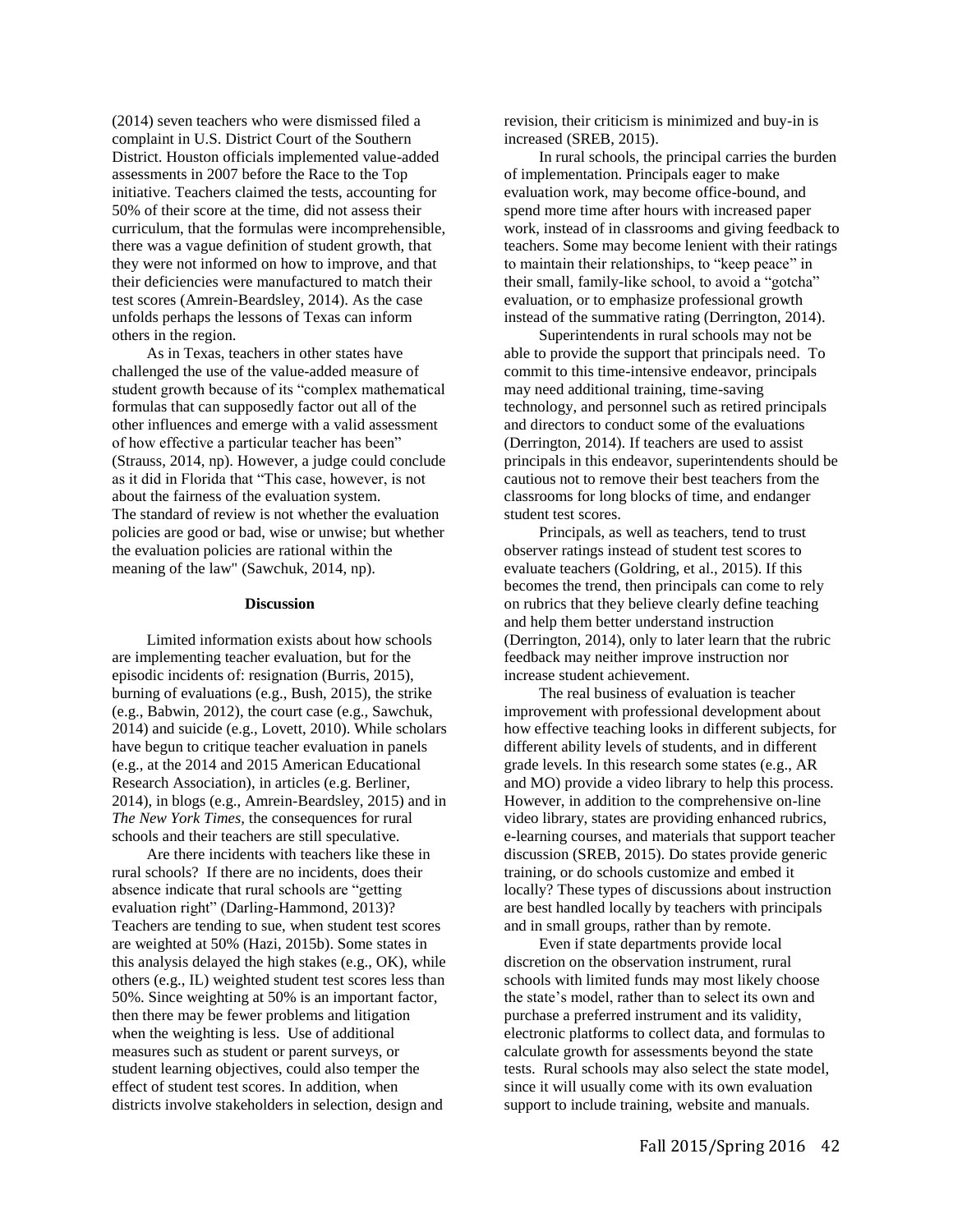Rural schools should not have to choose between diesel fuel and evaluation support services or professional development (e.g., Eady & Zepeda, 2007; Harmon, et al., 2007).

#### **Conclusions**

States have been rushing to implement statute and regulation for waivers from the requirements of *No Child Left Behind*. At this crossroad states must decide whether to proceed as planned, or to reconsider their options and minimize damages. In this rush states may have overlooked that there is no evidence that teacher evaluation improves instruction or increases student achievement. States should:

• Establish a *state task force* to collect strengths and challenges to evaluation. As critics have pointed out, many are anticipated. A state would be wise to begin problem solving to make these evaluations more manageable for teachers and administrators.

• Keep *student growth gains weighted under 50%.* The current criticism and litigation of teacher evaluation focus on the use of value-added measures and their unintended consequences. Value-added measures are appealing, but unproven in high stakes personnel decision-making, since they are imprecise, unstable and can misidentify effective and ineffective teachers (AERA Council, 2015; Darling-Hammond, 2015).

• Declare *a moratorium on the use of test scores* to evaluate teachers and students, as they did in New York. A value-added score will be reported for teachers but not used during its four year moratorium (Taylor, 2015).

• When dismissal, establish an *appeals process* that offers  $3<sup>rd</sup>$  party evaluators, reviews documentation, and assures due process. While districts may not be able to afford a  $3<sup>rd</sup>$  party in the evaluation itself, they can ensure that the process is being followed and that no effective teachers are dismissed.

• If implementing *performance pay*, then promote school-wide pay. Performance pay has been unsuccessful in the past (Goldstein, 2014). Critics believe the high stakes climate will encourage competition rather than collaboration. School-wide merit may foster competition among schools rather than between teachers.

Since teachers tend to understand and trust principal observations (Goldring et al., 2015), then

• Teachers should attend the same *training* with principals. Professional development should include information about teaching and learning and its improvement, not just the instrument (SREB, 2015).

• Allow *local discretion* for the instrument. The thinking about teaching and learning that comes from discussions about the items of an instrument is important because there is no one best instrument that reflects a consensus about effective teaching (Kennedy, 2010), and that instrument reflects what its developers value about teaching (Sergiovanni, 1984).

• If districts want to involve others in evaluation, then use instructional coaches (free of evaluation responsibilities) to *help teachers improve* (e.g., Eady & Zepeda, 2007), especially in the content area. Not much attention has been given to teacher improvement in state policy. Instead states have focused on how to get better data. Now is the time to begin to focus on improvement.

#### **References**

Amrein-Beardsley, A. (2014, May 4). Breaking news: Houston teachers suing over their district's EVAAS use. Retrieved from Vamboozled blog at http://vamboozled.com/category/lawsuit/

Amrein-Beardsley, A. (2015, April 10). Value-added in the courthouse. Retrieved from http://vamboozled.com/value-added-in-thecourthouse/

Babwin, D. (2012, September 10). Chicago teachers strike in bitter contract dis0ute. Retrieved from http://www.boston.com/news/education/2012/0 9/10/chicago-teachers-strike-bitter-contractdispute/sfiCONiSqSFZ854cz2UrjL/story-1.html

Berliner, D. (2014). Exogenous variables and valueadded assessments: A fatal flaw. *Teachers College Record 116* (1). Accessed: 8/22/2015

from http://www.tcrecord.org ID Number: 17293.

Burris, C. (2015, June 4). Principal: I'm retiring because common core puts test scores before children. Retrieved from http://hechingerreport.org/principal-im-retiringbecause-common-core-puts-test-scores-beforechildren/

Bush, M. (2015, May 21). APS teachers burn their evaluations in protest. *Albuquerque Journal* Retrieved from http://www.abqjournal.com/587949/news/aps-

teachers-burn-their-evals.html Darling-Hammond, L. (2013). *Getting teacher evaluation right: What really matters for* 

*effectiveness and improvement*. New York: Teachers College Press.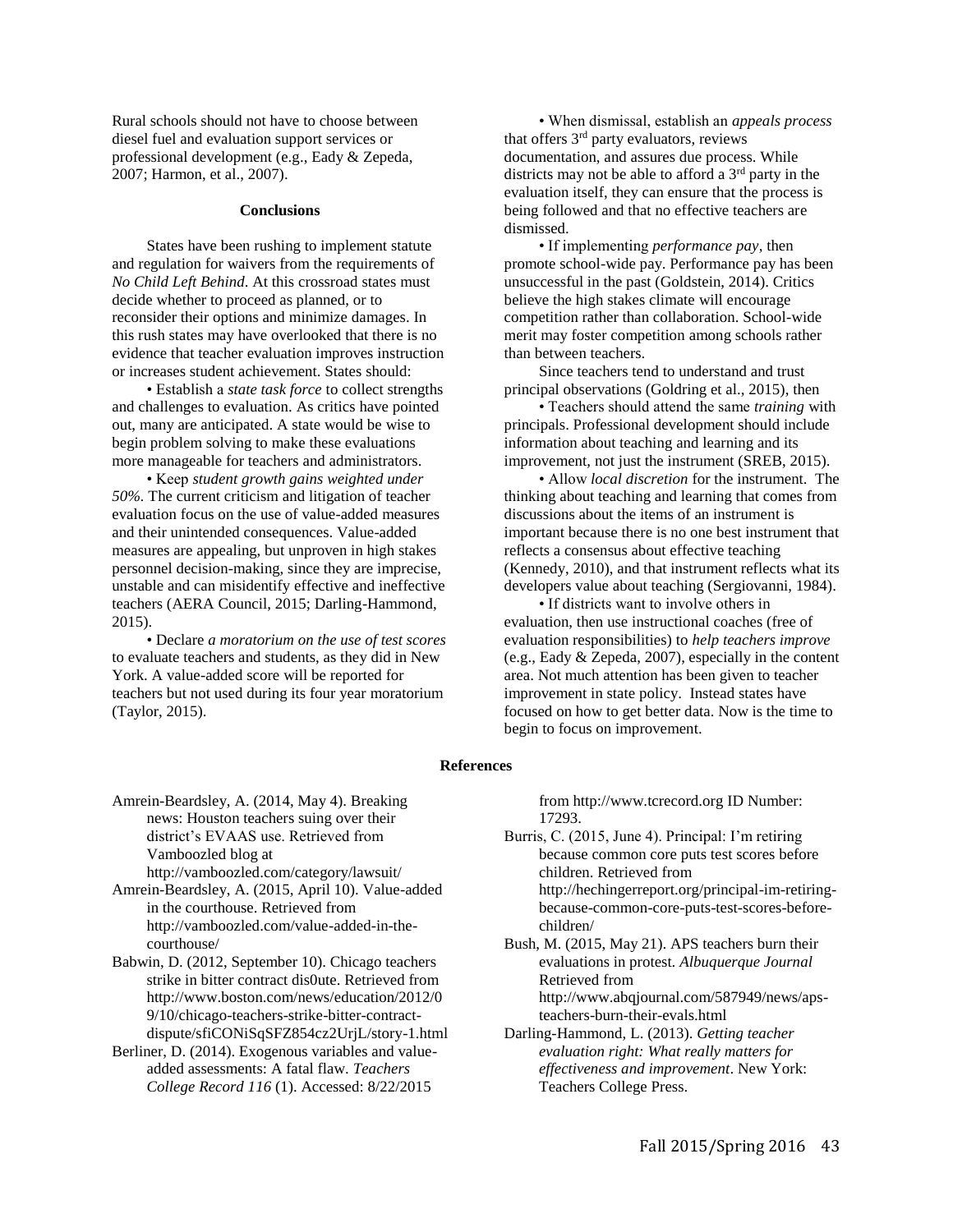Darling-Hammond, L. (2015). Can value-added add value to teacher evaluation? *Educational Researcher 44* (2), 132-137.

Derrington, M.L. (2014). Teacher evaluation initial policy implementation: Superintendent and principal perceptions. *Planning and Changing 45*(1/2), 120-137.

Eady, C., & Zepeda, S. (2007). Evaluation, supervision and staff development under mandated reform; The perceptions and practices of rural middle school principals. *The Rural Educator, 28* (2), 1-7.

Education Commission of the States (ECS). (2015). Teacher tenure/continuing contract data base. Retrieved June 1, 2015 from http://www.ecs.org/html/educationIssues/teachi ngQuality/teacherdb\_intro.asp

EducationCounsel. (2013, January 11). An emerging state framework for designing SLO processes for use in educator evaluation. Retrieved from http://www.educationcounsel.com/articlesarchive

Egley, R., & Jones, B. (2004). Rural elementary administrators' views of high-stakes testing. *The Rural Educator 26*(1), 30-39.

Goldring, E., Grissom, J., Rubin, M., Neumerski, C., Cannata, M., Drake, T., & Schuermann, P. (2015). Make room value-added: Principals' human capital decisions and the emergence of teacher observation data. *Educational Researcher, 44* (2), 96-104.

Goldstein, D. (2014). *Teacher wars: A history of America's most embattled profession*. New York: Knopf Doubleday Publishing Group.

Harmon, H., Gordanier, J., Henry, L., & George, A. (2007). Changing teaching practices in rural schools. *The Rural Educator, 28* (2), 8-12.

Hazi, H.M. (2015a). Teacher evaluation in statute, regulation and litigation: A view of the Mid-Atlantic region with a focus on Pennsylvania. An article submitted to *Pennsylvania Educational Leadership*.

Hazi, H.M. (2015b). Teacher evaluation in the states: An update. A paper to be presented at the annual meeting of the Education Law Association, November 6, Cleveland, OH.

Hazi, H.M., & Arredondo Rucinski, D. (2009). Teacher evaluation as a policy target for improved student learning: A fifty state review of statute and regulatory action since NCLB. *Education Policy Analysis Archives,* 17(5). Retrieved 3/09/09 from: http://epaa.asu.edu/epaa/v17n5/

Houston Federation of Teachers et al. v. Houston Independent School District. (2014). Complaint

filed in the U.S. District Court for the Southern District of Texas, Houston Division.

Kennedy, M. (2010). Approaches to annual performance assessment (pp. 225-249). In M. Kennedy (Ed.) *Teacher assessment and the quest for teacher quality: A handbook*. San Francisco: Jossey-Bass.

Lacireno-Paquet, N., Morgan, C., & Mello, D. (2014, March). How states use student learning objectives in teacher evaluation systems: A review of state websites. Retrieved from http://ies.ed.gov/ncee/edlabs/regions/northeast/p df/REL\_2014013.pdf

Lasswell, T., Pace, N., & Reed, G. (2008). Weighing in: Rural Iowa principals' perceptions of statemandated teaching evaluation. *The Rural Educator, 29* (3), 40-44.

Lovett, I. (2010, November 9). Teacher's death exposes tensions in Los Angeles. *The New York Times*. Retrieved from http://www.nytimes.com/2010/11/10/education/ 10teacher.html?emc=tnt&tntemail1=y

The National Commission on Excellence in Education. (1983). *A nation at risk: The imperative for educational reform*. Washington, DC: Author.

Sawchuck, S. (2014, May 7). Florida judge: Teacher evaluation system unfair, but legal. *Education Week*. Retrieved from http://blogs.edweek.org/edweek/teacherbeat/20

14/05/florida\_judge\_teacher-evaluati.html Sentell, W. (2013, September 4). Teacher ratings: Only 4 percent 'ineffective." The Advocate. Retrieved from http://theadvocate.com/home/6956165-125/32 percent-of-teachers-highly

Sergiovanni, T. (1984). Expanding conceptions of inquiry and practice in supervision and evaluation. *Educational Evaluation and Policy Analysis, 6* (4), 355-365.

Southern Regional Education Board (SREB). (2015, February). Toward trustworthy and transformative classroom observations: Progress, challenges and lessons in SREB states. Retrieved from http://SREB.org.

Strauss, V. (2014, April 30). Houston teachers sue over controversial teacher evaluation method. *The Washington Post*. Retrieved from http://www.washingtonpost.com/blogs/answersheet/wp/2014/04/30/houston-teachers-sueover-controversial-teacher-evaluation-method/

United States Department of Education. (2002, January). No Child Left Behind Act of 2001. *Public Law 107-110, 107th Congress*. Retrieved from